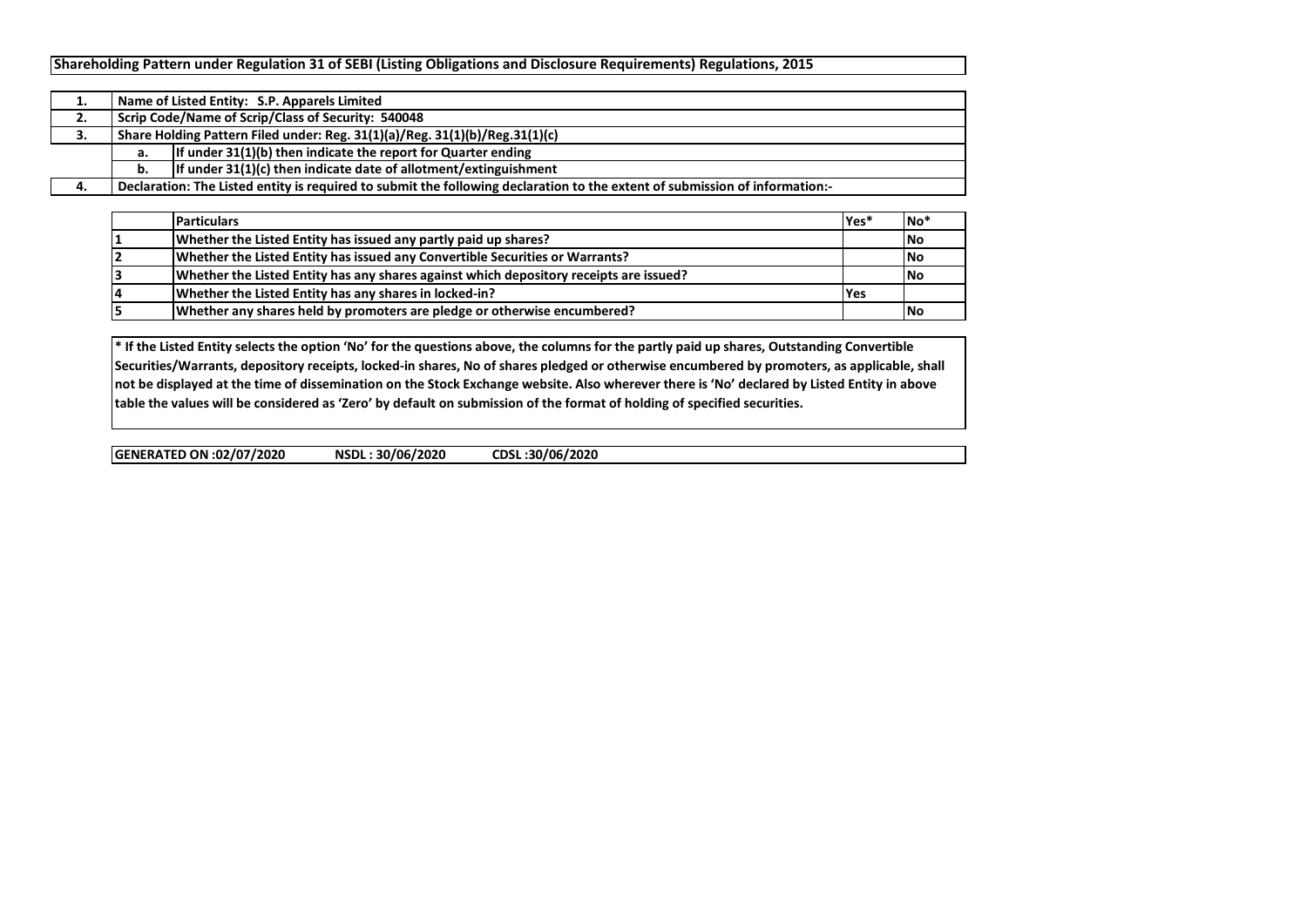## **S.P. Apparels Limited**

**Table I - Summary Statement holding of specified securities**

|                |                                      |                    |                    |        |                  |                       | Sharehold   |                                  |               |                                            |               | <b>Shares</b><br>ing, as a            |            |                               |                         |                      |               |               |  |  |  |  |          |  |       |        |  |       |
|----------------|--------------------------------------|--------------------|--------------------|--------|------------------|-----------------------|-------------|----------------------------------|---------------|--------------------------------------------|---------------|---------------------------------------|------------|-------------------------------|-------------------------|----------------------|---------------|---------------|--|--|--|--|----------|--|-------|--------|--|-------|
|                |                                      |                    |                    |        |                  |                       | ing as a %  |                                  |               |                                            | Underlyin %   |                                       |            |                               | <b>Number of Shares</b> |                      |               |               |  |  |  |  |          |  |       |        |  |       |
|                |                                      |                    |                    |        |                  |                       | of total    |                                  |               | Number of Voting Rights held in each class |               |                                       |            | lassuming Number of Locked in |                         | pledged or otherwise |               |               |  |  |  |  |          |  |       |        |  |       |
|                |                                      |                    |                    | No. of | No. of           |                       | Ino. of     |                                  | of securities |                                            |               | Outstandi full                        |            | <b>shares</b>                 |                         | encumbered           |               | Number        |  |  |  |  |          |  |       |        |  |       |
|                |                                      |                    | No. of             | Partly | shares           |                       | shares      |                                  |               |                                            |               | ng                                    | conversio  |                               |                         |                      |               | of equity     |  |  |  |  |          |  |       |        |  |       |
|                |                                      |                    | fully paid paid-up |        | underlyin        |                       |             | (calculate   No of Voting Rights |               |                                            |               | convertibl n of                       |            |                               | As a % of               |                      | As a % of     | <b>shares</b> |  |  |  |  |          |  |       |        |  |       |
|                |                                      | Nos. of            | up equity equity   |        |                  | Total nos.   d as per |             |                                  |               |                                            | Total as a le |                                       | convertibl |                               | total                   |                      | Itotal        | held in       |  |  |  |  |          |  |       |        |  |       |
|                |                                      | Isharehold Ishares |                    | shares | Depositor shares |                       | SCRR,       |                                  |               |                                            | % of          | securities e                          |            |                               | <b>Shares</b>           |                      | <b>Shares</b> | demateria     |  |  |  |  |          |  |       |        |  |       |
| Category       | <b>Category of shareholder</b>       | lers               | held               | held   | y Receipts held  |                       | 1957)       | Class eg: X Class eg: y Total    |               |                                            | $(A+B+C)$     | $ $ (including securities $ No. (a) $ |            |                               | held(b)                 | No. (a)              | held(b)       | lised form    |  |  |  |  |          |  |       |        |  |       |
| (1)            | (II)                                 | (III)              | (IV)               | (V)    | (VI)             | (VII) =               | (VIII) As a |                                  | (IX)          |                                            |               |                                       |            |                               |                         |                      |               |               |  |  |  |  | $(XI) =$ |  | (XII) | (XIII) |  | (XIV) |
| (A)            | <b>Promoter &amp; Promoter Group</b> |                    | 15837634 0         |        |                  | 15837634 61.6428      |             | 15837634 0                       |               | 15837634 61.6428                           |               |                                       | 61.6428    | 525000                        | 3.3148                  |                      | 0.0000        | 15837634      |  |  |  |  |          |  |       |        |  |       |
| (B)            | Public                               | 12860              | 9854966            |        | 10               | 9854966               | 38.3572     | 9854966                          |               | 9854966                                    | 38.3572       |                                       | 38.3572    |                               | 0.0000                  | ΝA                   | <b>INA</b>    | 9509744       |  |  |  |  |          |  |       |        |  |       |
| $\overline{c}$ | Non Promoter - Non Public            |                    |                    |        |                  |                       |             |                                  |               |                                            |               |                                       |            |                               | 0.0000                  | ΝA                   | <b>INA</b>    |               |  |  |  |  |          |  |       |        |  |       |
| (C1)           | <b>Shares Underlying DRs</b>         |                    |                    |        |                  |                       | 0.0000      |                                  |               |                                            | 0.0000        |                                       | 0.0000     |                               | 0.0000                  | ΝA                   | <b>INA</b>    |               |  |  |  |  |          |  |       |        |  |       |
| (C2)           | <b>Shares Held By Employee Trust</b> |                    |                    |        | 10               |                       | 0.0000      |                                  |               |                                            | 0.0000        |                                       | 0.0000     |                               | 0.0000                  | ΝA                   | <b>INA</b>    |               |  |  |  |  |          |  |       |        |  |       |
|                | Total                                | 12864              | 25692600 0         |        | I ()             |                       |             | 25692600 100.0000 25692600 0     |               | 25692600 100.0000                          |               |                                       | 100.0000   | 525000                        | 2.0433                  |                      | 0.0000        | 25347378      |  |  |  |  |          |  |       |        |  |       |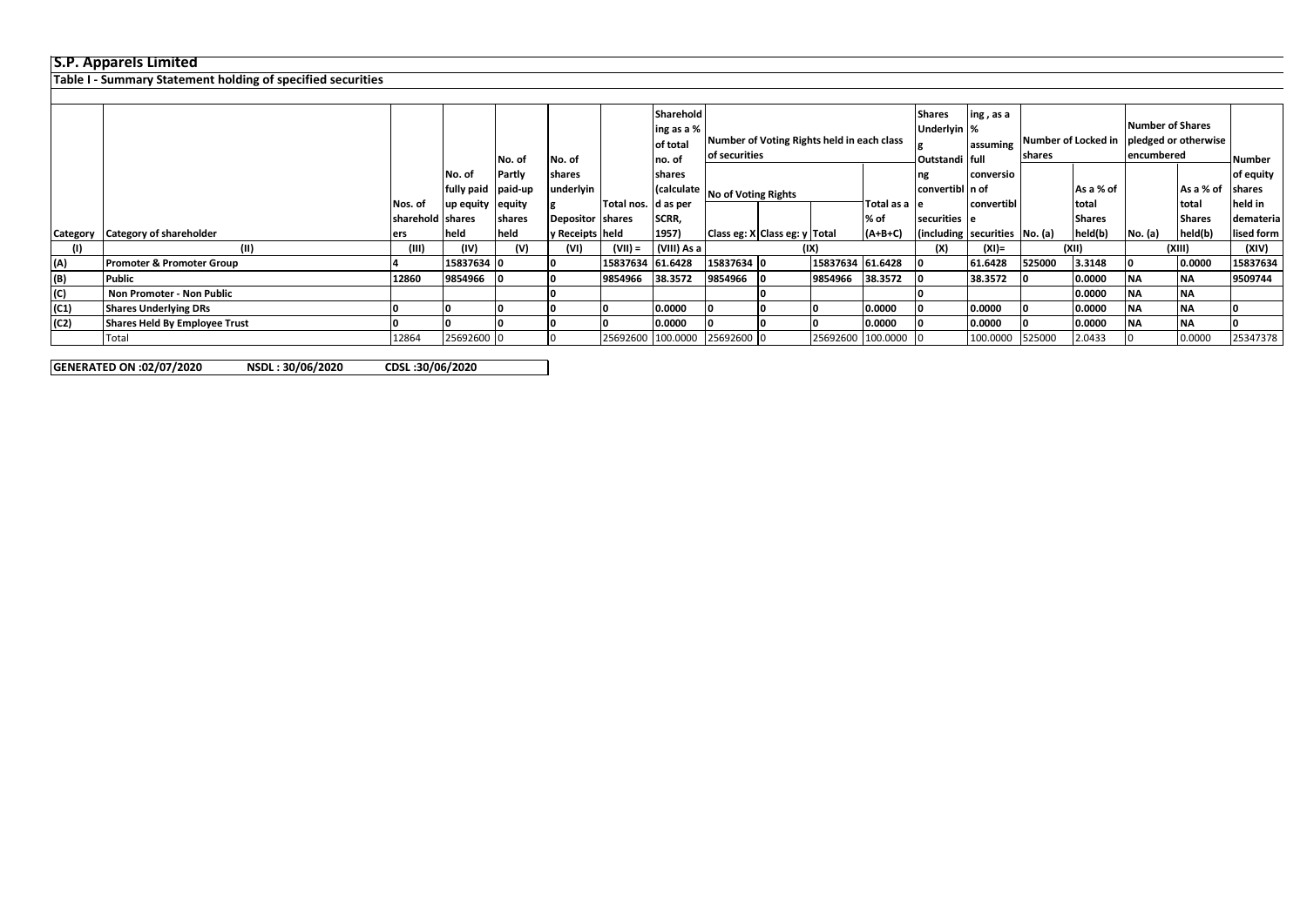|                | <b>S.P. Apparels Limited</b>                                                         |            |                             |            |                  |                  |                      |                                 |                                                             |  |                  |                       |                                                |                       |        |                        |                                                                                      |                        |                            |
|----------------|--------------------------------------------------------------------------------------|------------|-----------------------------|------------|------------------|------------------|----------------------|---------------------------------|-------------------------------------------------------------|--|------------------|-----------------------|------------------------------------------------|-----------------------|--------|------------------------|--------------------------------------------------------------------------------------|------------------------|----------------------------|
|                | Table II - Statement showing shareholding pattern of the Promoter and Promoter Group |            |                             |            |                  |                  |                      |                                 |                                                             |  |                  |                       |                                                |                       |        |                        |                                                                                      |                        |                            |
|                |                                                                                      |            |                             |            |                  |                  |                      |                                 |                                                             |  |                  |                       |                                                |                       |        |                        |                                                                                      |                        |                            |
|                |                                                                                      |            |                             |            |                  | No. of<br>shares |                      | Sharehold<br>ing %<br>calculate | Number of Voting Rights held in each class<br>of securities |  |                  |                       | <b>Shares</b><br>Underlyin %<br>Outstandi full | ing, as a<br>assuming | shares |                        | <b>Number of Shares</b><br>pledged or<br>Number of Locked in otherwise<br>encumbered |                        | <b>Number</b><br>of equity |
|                |                                                                                      |            |                             | No. of     | Partly           | underlyin        |                      | d as per                        |                                                             |  |                  |                       | ng                                             | conversio             |        |                        |                                                                                      |                        | shares                     |
|                |                                                                                      |            |                             | fully paid | paid-up          |                  |                      | SCRR,                           | <b>No of Voting Rights</b>                                  |  |                  |                       | convertibl n of                                |                       |        | As a % of              |                                                                                      | As a % of              | held in                    |
|                |                                                                                      |            | Nos. of<br>sharehold shares | up equity  | equity<br>shares |                  | Depositor Total nos. | 1957 As a<br>% of               | Class eg: Class eg:                                         |  |                  | Total as a le<br>% of | securities e                                   | convertibl            |        | total<br><b>Shares</b> |                                                                                      | total<br><b>Shares</b> | demateri<br>alised         |
|                | Category & Name of the shareholders                                                  | PAN        | ers                         | held       | held             | Receipts         | shares<br>held       | $(A+B+C2)$                      |                                                             |  | <b>Total</b>     | $(A+B+C)$             | (including securities No. (a)                  |                       |        | held(b)                | No. (a)                                                                              | held(b)                | form                       |
|                | (I)                                                                                  | (11)       | (III)                       | (IV)       | (V)              | (VI)             | $(VII) =$            | (VIII) As a                     |                                                             |  | (IX)             |                       | (X)                                            | $(XI) =$              |        | (X  )                  | (XIII)                                                                               |                        | (XIV)                      |
|                | Indian                                                                               |            |                             |            |                  |                  |                      |                                 |                                                             |  |                  |                       |                                                |                       |        |                        |                                                                                      |                        |                            |
| (a)            | Individuals / Hindu Undivided Family                                                 |            |                             | 15837634 0 |                  |                  | 15837634 61.6428     |                                 | 15837634 0                                                  |  | 15837634 61.6428 |                       |                                                | 61.6428               | 525000 | 3.3149                 |                                                                                      | 0.0000                 | 15837634                   |
|                | Perumal Sundararajan                                                                 | AGQPS1345A |                             | 11784273 0 |                  |                  | 11784273 45.8664     |                                 | 11784273                                                    |  | 11784273 45.8664 |                       |                                                | 45.8664               | 525000 | 4.4551                 |                                                                                      | 0.0000                 | 11784273                   |
|                | Sundararajan Latha                                                                   | ADQPS5817G |                             | 3024509    |                  |                  | 3024509              | 11.7719                         | 3024509                                                     |  | 3024509          | 11.7719               |                                                | 11.7719               |        | 0.0000                 |                                                                                      | 0.0000                 | 3024509                    |
|                | Perumal Sundararajan                                                                 | AGQPS1345A |                             | 1000000    |                  |                  | 1000000              | 3.8922                          | 1000000                                                     |  | 1000000          | 3.8922                |                                                | 3.8922                |        | 0.0000                 |                                                                                      | 0.0000                 | 1000000                    |
|                | Sundararajan Chenduran                                                               | AIPPC1092H |                             | 28852      |                  |                  | 28852                | 0.1123                          | 28852                                                       |  | 28852            | 0.1123                |                                                | 0.1123                |        | 0.0000                 |                                                                                      | 0.0000                 | 28852                      |
| (b)            | Central Government / State Government(s)                                             |            |                             | $\Omega$   |                  |                  |                      | 0.0000                          |                                                             |  | n                | 0.0000                |                                                | 0.0000                |        | 0.0000                 |                                                                                      | 0.0000                 | n                          |
| (c)            | <b>Financial Institutions / Banks</b>                                                |            |                             | ١o         |                  |                  |                      | 0.0000                          | ۱n.                                                         |  | <sup>0</sup>     | 0.0000                |                                                | 0.0000                |        | 0.0000                 |                                                                                      | 0.0000                 | O                          |
| (d)            | Any Other (Specify)                                                                  |            |                             | $\Omega$   |                  |                  |                      | 0.0000                          | n                                                           |  | $\Omega$         | 0.0000                |                                                | 0.0000                |        | 0.0000                 |                                                                                      | 0.0000                 | n.                         |
|                | Sub Total (A)(1)                                                                     |            |                             | 15837634 0 |                  |                  | 15837634 61.6428     |                                 | 15837634                                                    |  | 15837634 61.6428 |                       |                                                | 61.6428               | 525000 | 3.3149                 |                                                                                      | 0.0000                 | 15837634                   |
| $\overline{2}$ | Foreign                                                                              |            |                             |            |                  |                  |                      |                                 |                                                             |  |                  |                       |                                                |                       |        |                        |                                                                                      |                        |                            |
|                |                                                                                      |            |                             |            |                  |                  |                      |                                 |                                                             |  |                  |                       |                                                |                       |        |                        |                                                                                      |                        |                            |
| (a)            | Individuals (Non-Resident Individuals / Foreign Individuals)                         |            |                             |            |                  |                  |                      | 0.0000                          |                                                             |  |                  | 0.0000                |                                                | 0.0000                |        | 0.0000                 |                                                                                      | 0.0000                 |                            |
| (b)            | Government                                                                           |            | n                           | I۵         |                  |                  |                      | 0.0000                          | ١n                                                          |  |                  | 0.0000                |                                                | 0.0000                |        | 0.0000                 |                                                                                      | 0.0000                 | n                          |
| (c)            | <b>Institutions</b>                                                                  |            |                             | ۱n         |                  |                  |                      | 0.0000                          |                                                             |  |                  | 0.0000                |                                                | 0.0000                |        | 0.0000                 |                                                                                      | 0.0000                 | n                          |
| (d)            | Foreign Portfolio Investor                                                           |            | n                           | ۱o         | ١n               |                  |                      | 0.0000                          | n                                                           |  | <sup>0</sup>     | 0.0000                |                                                | 0.0000                |        | 0.0000                 |                                                                                      | 0.0000                 | n                          |
| (e)            | Any Other (Specify)                                                                  |            |                             | ١n         |                  |                  | I٥                   | 0.0000                          |                                                             |  | ۱n.              | 0.0000                |                                                | 0.0000                |        | 0.0000                 |                                                                                      | 0.0000                 | n                          |
|                | Sub Total (A)(2)                                                                     |            |                             | ۱n         |                  |                  |                      | 0.0000                          |                                                             |  | ۱n.              | 0.0000                |                                                | 0.0000                |        | 0.0000                 |                                                                                      | 0.0000                 | n                          |
|                | Total Shareholding Of Promoter And Promoter Group (A)=<br>$(A)(1)+(A)(2)$            |            |                             | 15837634 0 |                  |                  | 15837634 61.6428     |                                 | 15837634 0                                                  |  | 15837634 61.6428 |                       |                                                | 61.6428               | 525000 | 3.3149                 |                                                                                      | 0.0000                 | 15837634                   |

**Details of Shares which remain unclaimed may be given hear along with details such as number of shareholders, outstanding shares held in demat/unclaimed suspense account, voting rights which are frozen etc.**

## **Note :**

**(1) PAN would not be displayed on website of Stock Exchange(s)** 

**(2) The term 'Encumbrance' has the same meaning as assigned under regulation 28(3) of SEBI (Substantial Acquisition of Shares and Takeovers) Regulations, 2011.**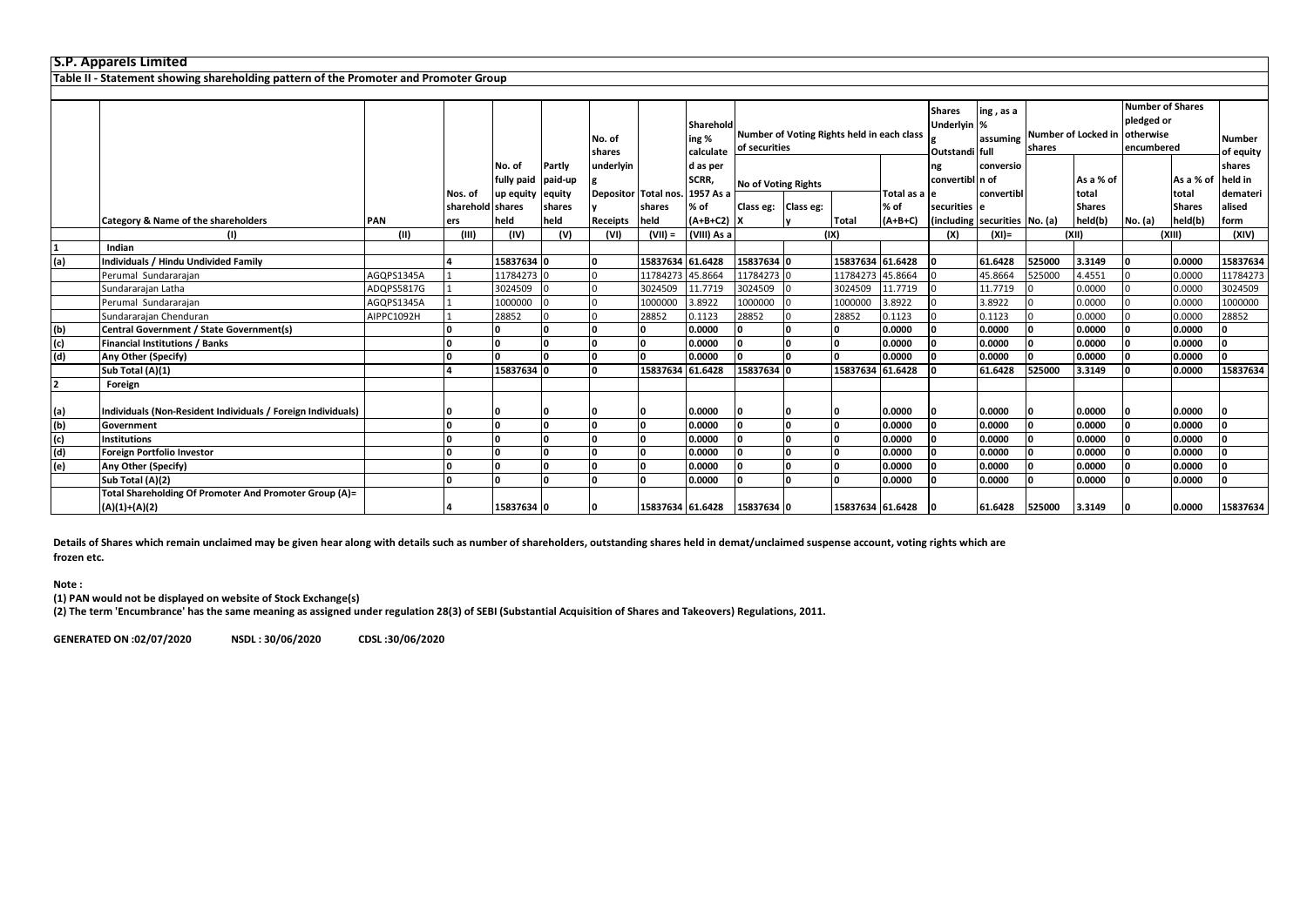|                | <b>S.P. Apparels Limited</b>                                                 |            |              |            |                |                  |              |                    |                            |                |                                            |            |                                                |                        |                               |               |                                                               |               |            |
|----------------|------------------------------------------------------------------------------|------------|--------------|------------|----------------|------------------|--------------|--------------------|----------------------------|----------------|--------------------------------------------|------------|------------------------------------------------|------------------------|-------------------------------|---------------|---------------------------------------------------------------|---------------|------------|
|                | Table III - Statement showing shareholding pattern of the Public shareholder |            |              |            |                |                  |              |                    |                            |                |                                            |            |                                                |                        |                               |               |                                                               |               |            |
|                |                                                                              |            |              |            |                |                  |              |                    |                            |                |                                            |            |                                                |                        |                               |               |                                                               |               |            |
|                |                                                                              |            |              |            |                | No. of           |              | Sharehold<br>ing % | calculated of securities   |                | Number of Voting Rights held in each class |            | <b>Shares</b><br>Underlyin %<br>Outstandi full | ing , as a<br>assuming | Number of Locked in<br>shares |               | <b>Number of Shares</b><br>pledged or otherwise<br>encumbered |               | Number     |
|                |                                                                              |            |              | No. of     | Partly         | shares           |              | as per             |                            |                |                                            |            | ng                                             | conversio              |                               |               |                                                               |               | of equity  |
|                |                                                                              |            |              | fully paid | paid-up        | underlyin        |              | SCRR,              |                            |                |                                            |            | convertibl n of                                |                        |                               | As a % of     |                                                               | As a % of     | shares     |
|                |                                                                              |            | Nos. of      | up equity  | equity         |                  | Total nos.   | 1957 As a          | <b>No of Voting Rights</b> |                |                                            | Total as a |                                                | convertibl             |                               | total         |                                                               | total         | held in    |
|                |                                                                              |            | sharehold    | shares     | shares         | <b>Depositor</b> | shares       | % of               | Class eg:                  | Class eg:      |                                            | % of       | securities                                     |                        |                               | <b>Shares</b> |                                                               | <b>Shares</b> | demateria  |
|                | <b>Category &amp; Name of the shareholders</b>                               | PAN        | ers          | held       | held           | v Receipts held  |              | (A+B+C2)           | ΙX                         | l۷             | Total                                      | $(A+B+C)$  | including                                      | securities No. (a)     |                               | held(b)       | No. (a)                                                       | held(b)       | lised form |
|                | (1)                                                                          | (II)       | (III)        | (IV)       | (V)            | (VI)             | $(VII) =$    | (VIII) As a        |                            |                | (IX)                                       |            | (X)                                            | $(XI) =$               |                               | (XII)         |                                                               | (XIII)        | (XIV)      |
|                | <b>Institutions</b>                                                          |            |              |            |                |                  |              |                    |                            |                |                                            |            |                                                |                        |                               |               |                                                               |               |            |
| (a)            | <b>Mutual Fund</b>                                                           |            |              | 3508757    | $\mathbf{0}$   | ١o               | 3508757      | 13.6567            | 3508757                    | lo             | 3508757                                    | 13.6567    |                                                | 13.6567                |                               | 0.0000        | <b>NA</b>                                                     | <b>NA</b>     | 3508757    |
|                | Uti - Hybrid Equity Fund                                                     | AAATU1088L |              | 1330392    | $\overline{0}$ |                  | 1330392      | 5.1781             | 1330392                    | l0             | 1330392                                    | 5.1781     | U                                              | 5.1781                 |                               | 0.0000        | <b>NA</b>                                                     | <b>NA</b>     | 1330392    |
|                | Dsp Small Cap Fund                                                           | AAAJD0430B |              | 1235247    |                |                  | 1235247      | 4.8078             | 1235247                    |                | 1235247                                    | 4.8078     |                                                | 4.8078                 |                               | 0.0000        | <b>NA</b>                                                     | <b>NA</b>     | 1235247    |
|                | Icici Prudential Smallcap Fund                                               | AAAAI0038F |              | 943118     |                |                  | 943118       | 3.6708             | 943118                     | $\Omega$       | 943118                                     | 3.6708     |                                                | 3.6708                 |                               | 0.0000        | <b>NA</b>                                                     | <b>NA</b>     | 943118     |
| (b)            | <b>Venture Capital Funds</b>                                                 |            | $\Omega$     |            | $\mathbf 0$    | $\mathbf{r}$     | n            | 0.0000             | O                          | 0              |                                            | 0.0000     | l n                                            | 0.0000                 |                               | 0.0000        | <b>NA</b>                                                     | <b>NA</b>     | l O        |
| (c)            | Alternate Investment Funds                                                   |            | $\Omega$     | O          | I٥             | $\Omega$         | O            | 0.0000             | O                          | o              |                                            | 0.0000     | 0                                              | 0.0000                 |                               | 0.0000        | <b>NA</b>                                                     | <b>NA</b>     | 0          |
| (d)            | <b>Foreign Venture Capital Investors</b>                                     |            | U            |            | O              |                  | $\mathbf{0}$ | 0.0000             | O                          | I٥             |                                            | 0.0000     | $\Omega$                                       | 0.0000                 |                               | 0.0000        | ΝA                                                            | <b>NA</b>     | o          |
| (e)            | Foreign Portfolio Investor                                                   |            |              | 33494      | 0              | ١o               | 33494        | 0.1304             | 33494                      | O              | 33494                                      | 0.1304     | $\Omega$                                       | 0.1304                 |                               | 0.0000        | <b>NA</b>                                                     | <b>NA</b>     | 33494      |
| (f)            | <b>Financial Institutions / Banks</b>                                        |            | $\Omega$     |            | 0              | ١o               | 0            | 0.0000             | l0.                        | o              |                                            | 0.0000     | ١o                                             | 0.0000                 |                               | 0.0000        | <b>NA</b>                                                     | <b>NA</b>     | 0          |
| (g)            | <b>Insurance Companies</b>                                                   |            |              | 424868     | 0              | ١o               | 424868       | 1.6537             | 424868                     | ١o             | 424868                                     | 1.6537     | l0                                             | 1.6537                 |                               | 0.0000        | <b>NA</b>                                                     | <b>NA</b>     | 424868     |
|                | Aditya Birla Sun Life Insurance Company Limited                              | AABCB4623J |              | 424868     |                |                  | 424868       | 1.6537             | 424868                     | $\Omega$       | 424868                                     | .6537      |                                                | 1.6537                 |                               | 0.0000        | ΝA                                                            | <b>NA</b>     | 424868     |
| (h)            | <b>Provident Funds/ Pension Funds</b>                                        |            | $\mathbf{0}$ |            | $\mathbf{0}$   | $\Omega$         |              | 0.0000             | 0                          | O              |                                            | 0.0000     |                                                | 0.0000                 |                               | 0.0000        | ΝA                                                            | <b>NA</b>     | ١o         |
| (i)            | Any Other (Specify)                                                          |            | O            |            | o              | ١o               | n            | 0.0000             | $\Omega$                   | o              | $\Omega$                                   | 0.0000     |                                                | 0.0000                 |                               | 0.0000        | <b>NA</b>                                                     | <b>NA</b>     | o          |
|                | Sub Total (B)(1)                                                             |            |              | 3967119    | 0              |                  | 3967119      | 15.4407            | 3967119                    | lo             | 3967119                                    | 15.4407    |                                                | 15.4407                |                               | 0.0000        | <b>NA</b>                                                     | <b>NA</b>     | 3967119    |
|                | Central Government/ State Government(s)/                                     |            |              |            |                |                  |              |                    |                            |                |                                            |            |                                                |                        |                               |               |                                                               |               |            |
| $\overline{2}$ | President of India                                                           |            |              |            |                |                  |              |                    |                            |                |                                            |            |                                                |                        |                               |               |                                                               |               |            |
|                | Sub Total (B)(2)                                                             |            | n            | <b>n</b>   | I٥             |                  | n            | 0.0000             | O                          | I٥             | O                                          | 0.0000     | <sup>0</sup>                                   | 0.0000                 |                               | 0.0000        | <b>NA</b>                                                     | <b>NA</b>     | o          |
| 3              | <b>Non-Institutions</b>                                                      |            |              |            |                |                  |              |                    |                            |                |                                            |            |                                                |                        |                               |               |                                                               |               |            |
| (a)            | <b>Individuals</b>                                                           |            |              |            | $\Omega$       |                  |              |                    |                            |                |                                            |            |                                                |                        |                               |               | <b>NA</b>                                                     | <b>NA</b>     |            |
|                | Individual shareholders holding nominal                                      |            |              |            |                |                  |              |                    |                            |                |                                            |            |                                                |                        |                               |               |                                                               |               |            |
|                | share capital up to Rs. 2 lakhs.                                             |            | 11717        | 2829888    |                |                  | 2829888      | 11.0144            | 2829888                    |                | 2829888                                    | 11.0144    |                                                | 11.0144                |                               | 0.0000        | NΑ                                                            | <b>NA</b>     | 2829878    |
|                | ii. Individual shareholders holding nominal                                  |            |              |            |                |                  |              |                    |                            |                |                                            |            |                                                |                        |                               |               |                                                               |               |            |
|                | share capital in excess of Rs. 2 lakhs.                                      |            | 15           | 1786885    |                |                  | 1786885      | 6.9549             | 1786885                    |                | 1786885                                    | 6.9549     |                                                | 6.9549                 |                               | 0.0000        | ΝA                                                            | <b>NA</b>     | 1786885    |
|                | Kesavapillai Annamalai                                                       | ACBPA4863A |              | 924091     |                |                  | 924091       | 3.5967             | 924091                     | $\Omega$       | 924091                                     | 3.5967     |                                                | 3.5967                 |                               | 0.0000        | NA                                                            | <b>NA</b>     | 924091     |
| (b)            | <b>NBFCs registered with RBI</b>                                             |            | O            |            | O              |                  |              | 0.0000             | 0                          | 0              |                                            | 0.0000     |                                                | 0.0000                 |                               | 0.0000        | <b>NA</b>                                                     | <b>NA</b>     | 0          |
|                | <b>Trust Employee</b>                                                        |            | $\Omega$     |            | $\Omega$       |                  | n            | 0.0000             | l0.                        | 0              |                                            | 0.0000     |                                                | 0.0000                 |                               | 0.0000        | ΝA                                                            | <b>NA</b>     | 0          |
|                | <b>Overseas Depositories(holding DRs) (balancing</b>                         |            |              |            |                |                  |              |                    |                            |                |                                            |            |                                                |                        |                               |               |                                                               |               |            |
| (d)            | figure)                                                                      |            |              |            |                |                  | n            | 0.0000             | <sup>n</sup>               |                |                                            | 0.0000     |                                                | 0.0000                 |                               | 0.0000        | ΝA                                                            | <b>NA</b>     | ١n         |
| (e)            | Any Other (Specify)                                                          |            | 1123         | 1271074    | 0              | n                | 1271074      | 4.9472             | 1271074                    | ١o             | 1271074                                    | 4.9472     | O                                              | 4.9472                 |                               | 0.0000        | ΝA                                                            | <b>NA</b>     | 925862     |
|                | <b>Trusts</b>                                                                |            |              | 4941       | $\mathbf{0}$   |                  | 4941         | 0.0192             | 4941                       | ۱o             | 4941                                       | 0.0192     |                                                | 0.0192                 |                               | 0.0000        | <b>NA</b>                                                     | <b>NA</b>     | 4941       |
|                | <b>Hindu Undivided Family</b>                                                |            | 403          | 138256     | 0              |                  | 138256       | 0.5381             | 138256                     | O              | 138256                                     | 0.5381     |                                                | 0.5381                 |                               | 0.0000        | <b>NA</b>                                                     | <b>NA</b>     | 138256     |
|                | <b>Foreign Companies</b>                                                     |            |              | 345212     | 0              | ١o               | 345212       | 1.3436             | 345212                     | ۱o             | 345212                                     | 1.3436     |                                                | 1.3436                 |                               | 0.0000        | <b>NA</b>                                                     | <b>NA</b>     | 0          |
|                | M/S Euro Asia Agencies Limited Hongkong                                      |            |              | 345212     | $\overline{0}$ |                  | 345212       | 1.3436             | 345212                     | $\overline{0}$ | 345212                                     | 1.3436     |                                                | 1.3436                 |                               | 0.0000        | <b>NA</b>                                                     | <b>NA</b>     | 0          |
|                | Non Resident Indians (Non Repat)                                             |            | 129          | 55097      | 0              | O                | 55097        | 0.2144             | 55097                      | 0              | 55097                                      | 0.2144     | $\Omega$                                       | 0.2144                 |                               | 0.0000        | <b>NA</b>                                                     | <b>NA</b>     | 55097      |
|                | Non Resident Indians (Repat)                                                 |            | 383          | 168590     | o              | ١o               | 168590       | 0.6562             | 168590                     | O              | 168590                                     | 0.6562     | $\Omega$                                       | 0.6562                 |                               | 0.0000        | ΝA                                                            | <b>NA</b>     | 168590     |
|                | <b>Clearing Member</b>                                                       |            | 50           | 76174      | $\mathbf 0$    | ١o               | 76174        | 0.2965             | 76174                      | 0              | 76174                                      | 0.2965     | 0                                              | 0.2965                 |                               | 0.0000        | <b>NA</b>                                                     | <b>NA</b>     | 76174      |
|                | <b>Bodies Corporate</b>                                                      |            | 156          | 482804     | $\mathbf 0$    | ١o               | 482804       | 1.8792             | 482804                     | O              | 482804                                     | 1.8792     | I٥                                             | 1.8792                 |                               | 0.0000        | <b>NA</b>                                                     | <b>NA</b>     | 482804     |
|                | Sub Total (B)(3)                                                             |            | 12855        | 5887847    |                |                  | 5887847      | 22.9165            | 5887847                    | n              | 5887847                                    | 22.9165    |                                                | 22.9165                |                               | 0.0000        | ΝA                                                            | <b>NA</b>     | 5542625    |
|                | Total Public Shareholding (B)=                                               |            |              |            |                |                  |              |                    |                            |                |                                            |            |                                                |                        |                               |               |                                                               |               |            |
|                | (B)(1)+(B)(2)+(B)(3)                                                         |            | 12860        | 9854966    | O              | <sup>0</sup>     | 9854966      | 38.3572            | 9854966                    |                | 9854966                                    | 38.3572    |                                                | 38.3572                | l O                           | 0.0000        | <b>NA</b>                                                     | <b>NA</b>     | 9509744    |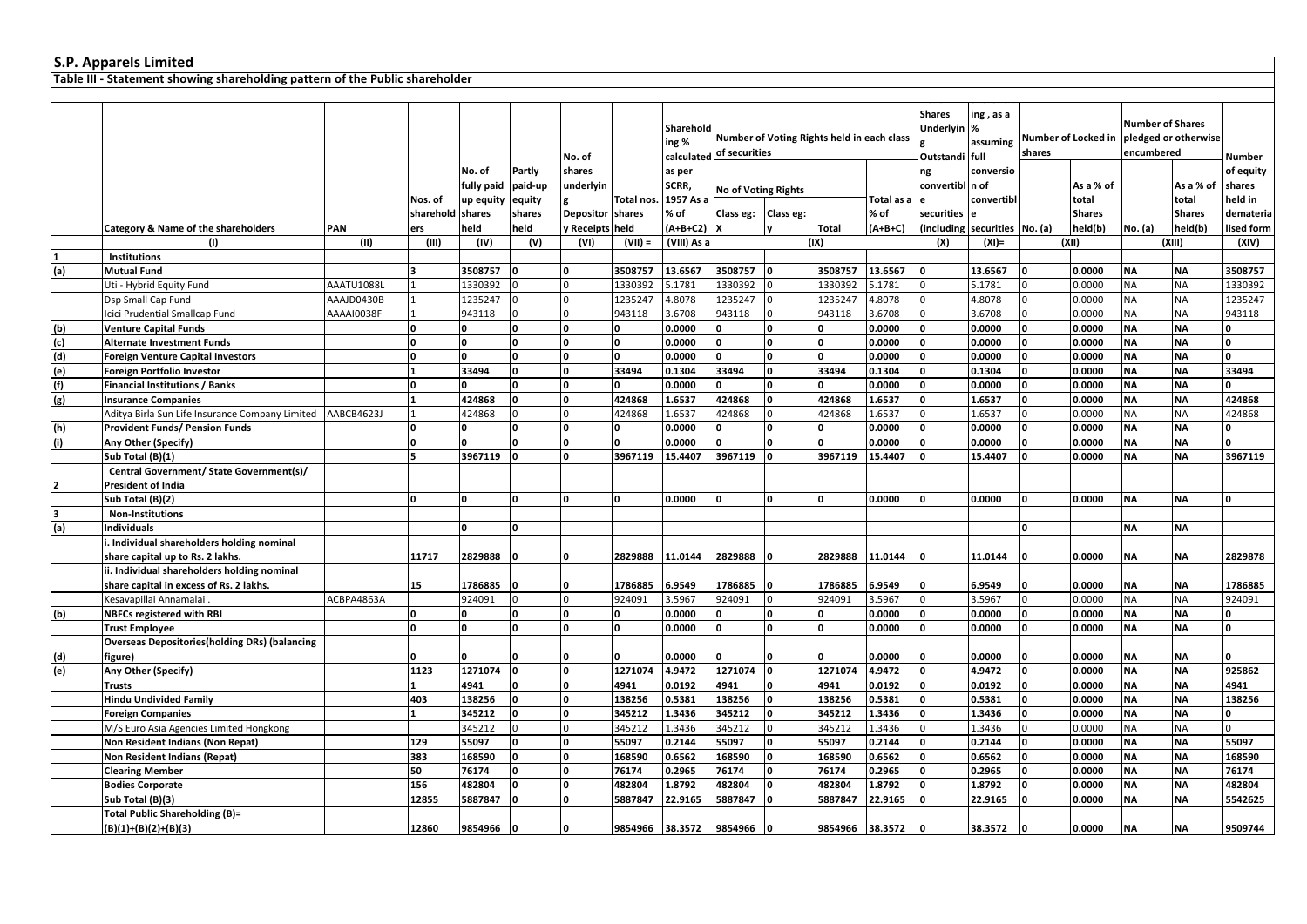**Details of the shareholders acting as persons in Concert including their Shareholding (No. and %):**<br>No. of Shares

**No. of shareholders No. of Shares**

**Details of Shares which remain unclaimed may be given hear along with details such as number of shareholders, outstanding shares held in demat/unclaimed suspense account, voting rights which are frozen etc.**

**Note :**

**(1) PAN would not be displayed on website of Stock Exchange(s).** 

**(2) The above format needs to disclose name of all holders holding more than 1% of total number of shares**

**(3) W.r.t. the information pertaining to Depository Receipts, the same may be disclosed in the respective columns to the extent information available and the balance to be disclosed as held by custodian.**